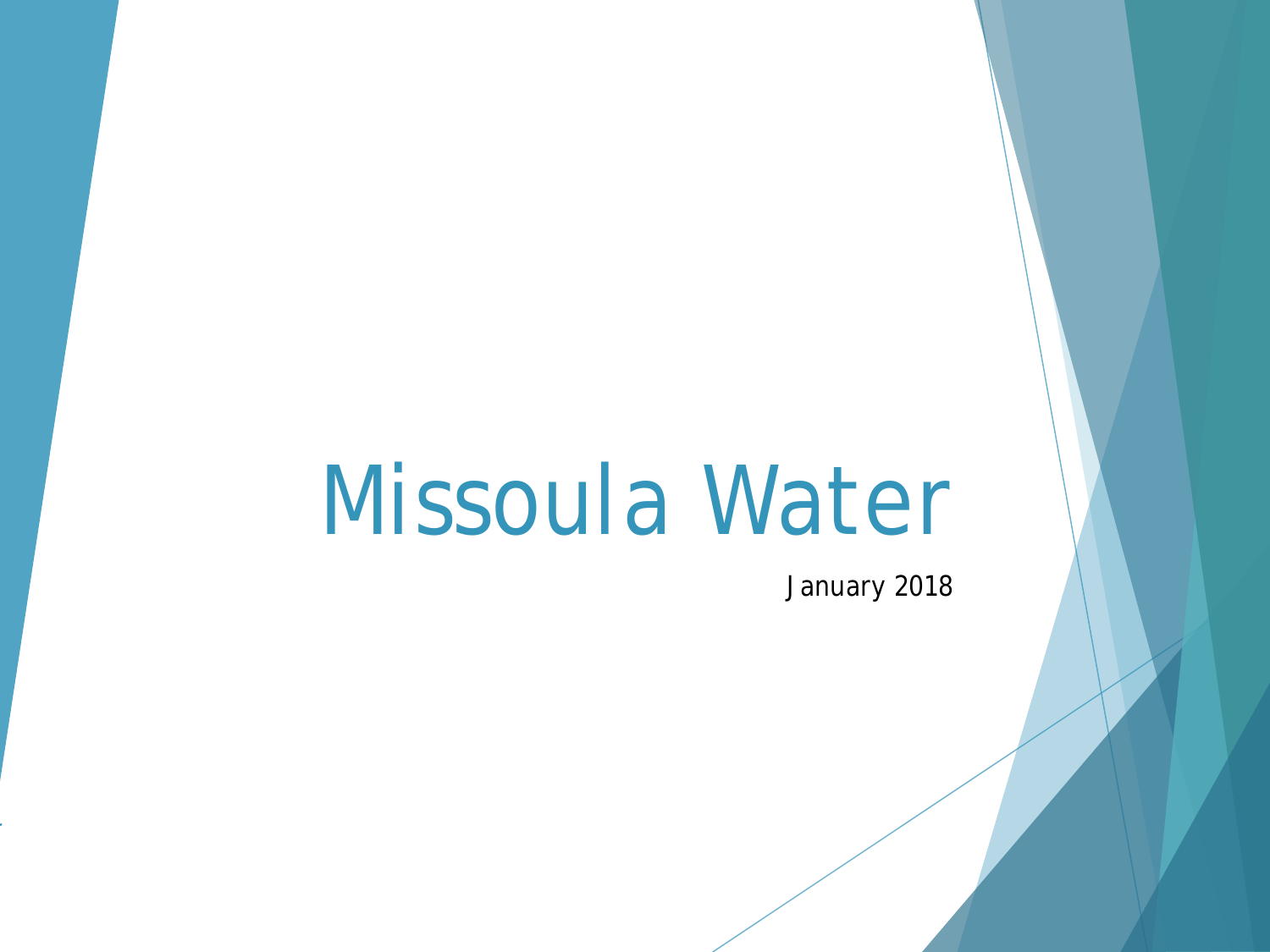#### **Overview**



- **Employees: 34**
- Total miles of main: ~325.72
	- Miles of main less than 50 years old:  $\sim$  222.29
	- Miles of main older than 50 years old:  $~103.43$
- System Summary
	- Air Release Valves: 221
	- Blowoffs: 724
	- Hydrants: 1448
	- System Valves: 5972
	- Booster Pumps: 54
	- Wells: 39
	- Storage Facilities: 24
	- Pressure Zones: 43
	- PRVs: 32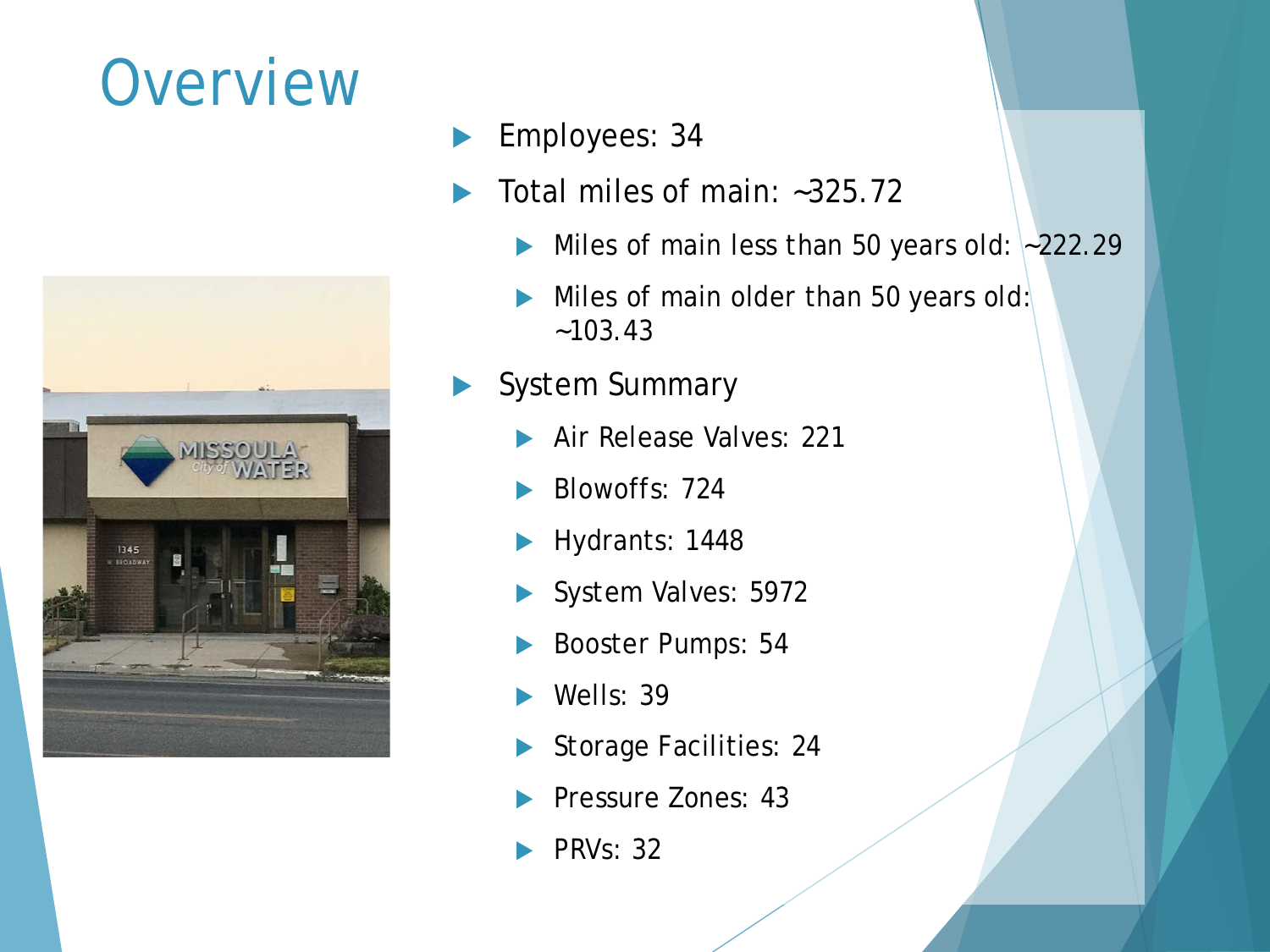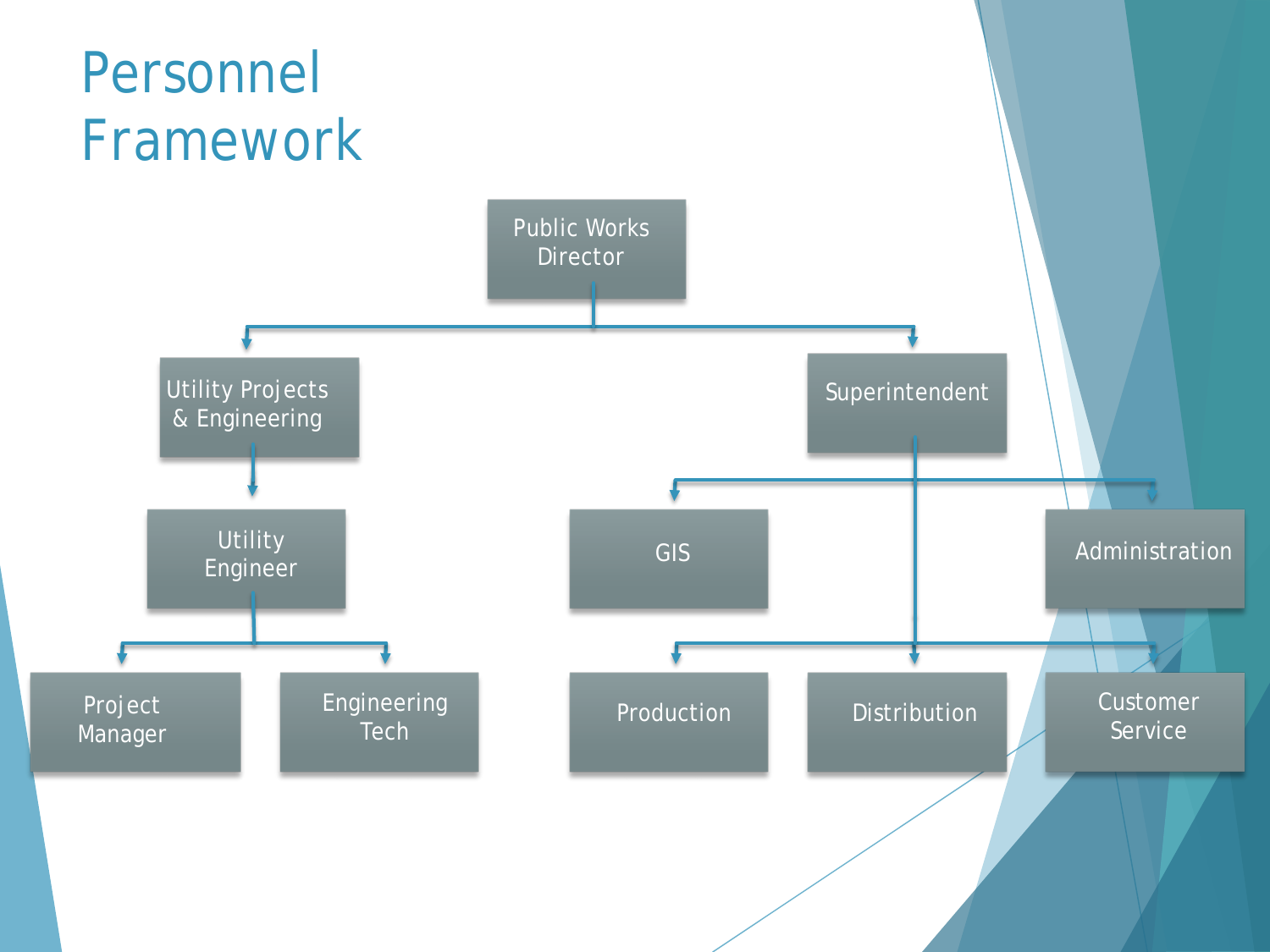# **Operations**

#### Dispatch/Admin. Assistant

- Maintain schedules and calendars
- Process paperwork
- Interact with customers
	- ▶ Create appointments
	- Make phone calls
	- Send letters and emails
- Create contracts
- Manage insurance certificates
- Maintain ditch card database
- Assigned tasks by superintendent

#### HR/Community Outreach

- Coordinate community outreach for City Utilities and Streets Division
- Liaison for HR at City Hall
- Inform employees of information about:
	- Insurance changes and updates
	- Policy changes and updates
- Public relations
	- Internal and external newsletters
	- Projects at Water Wise Garden
	- Maintain website and Facebook page
	- Project signage to inform community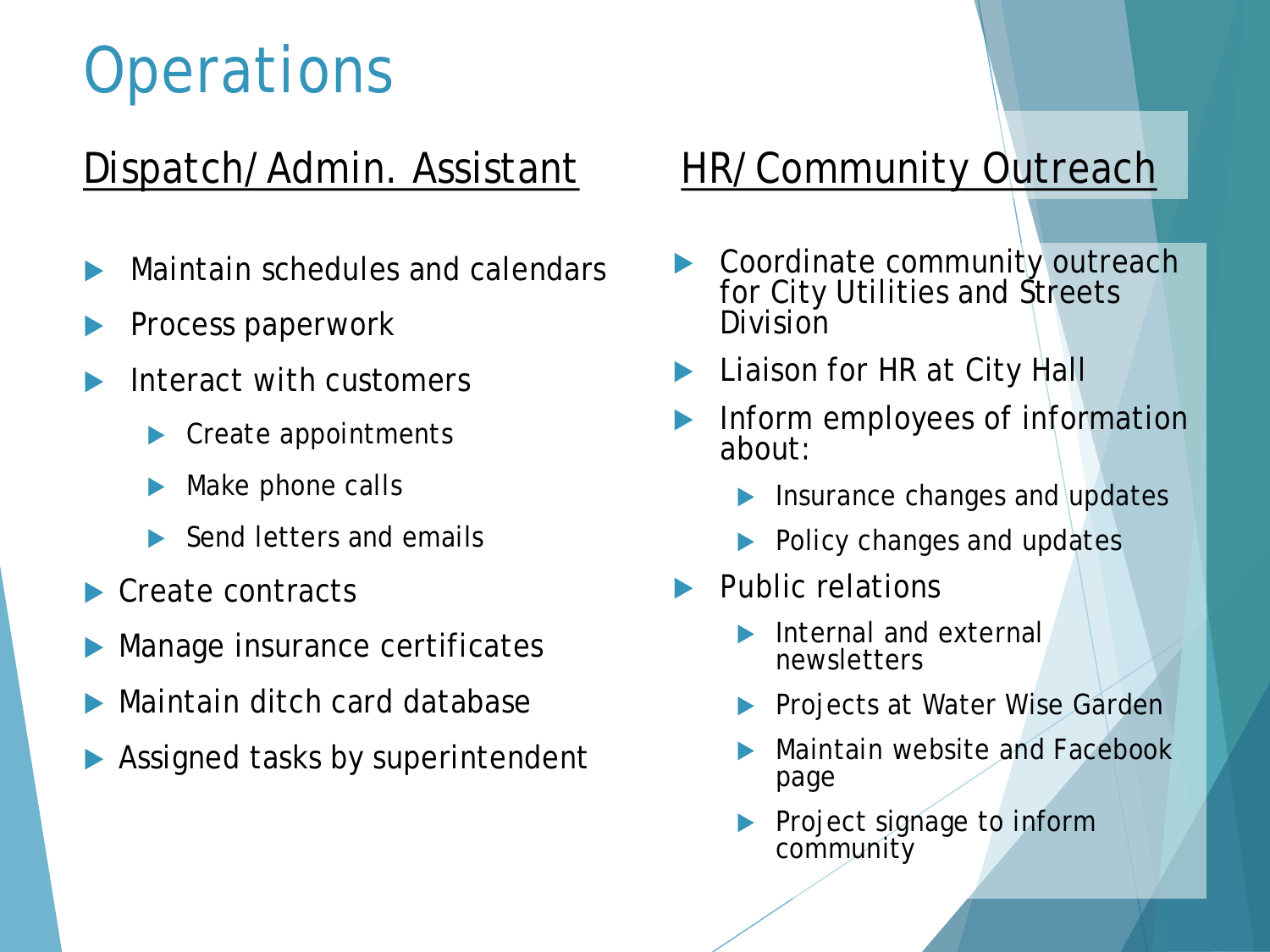# **Operations**

#### **Safety**

- Conduct department meetings about safety topics
	- Preventing spread of illness
	- Snow and ice safety
	- Respiratory protection
- Comply with safety regulations
- Train new employees
- Stay updated on safety equipment and health-related issues
- Conduct monthly meetings for the safety committee

#### Warehouse Facilities

- Inventory Control
	- Distribution & Service
	- Equipment
- Maintain and order uniforms
- Manage fleet repairs and maintenance
- Purchase
	- Office supplies
	- Equipment
- Keep up all building maintenance
	- Plumbing
	- Landscape
	- HVAC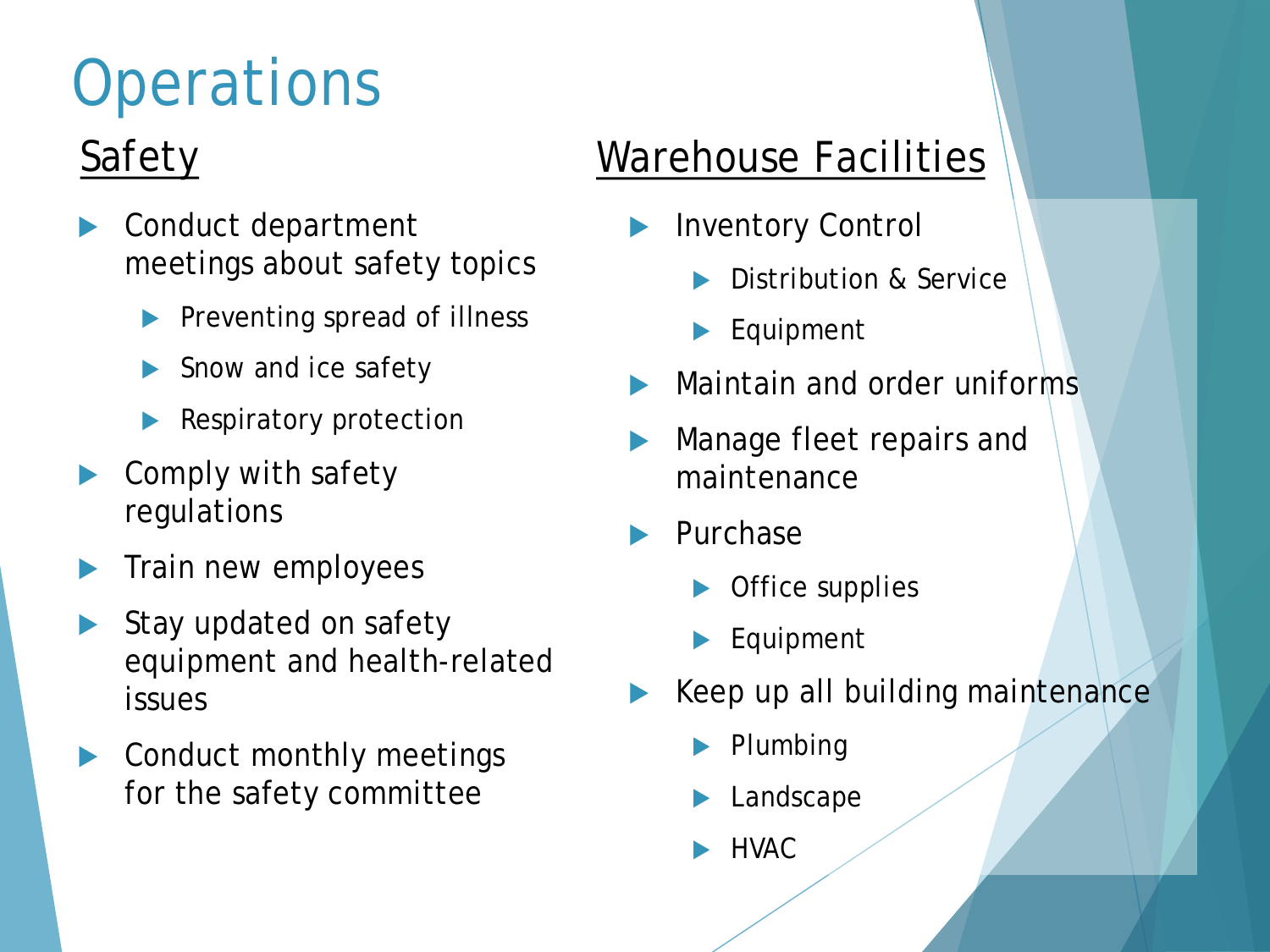#### Service

- Complete ~4,000 service orders per year
	- Meter Change Orders
	- Leak Investigations
	- Customer Request New Installs
	- Lock-Offs/Reconnections
	- Turn On/Off for Repairs
- Locates
	- Share responsibility with **Distribution**
	- 2,804 since June 23rd
- Emergencies
- Primarily interact with customers

Meter readings for DNPU and final billing

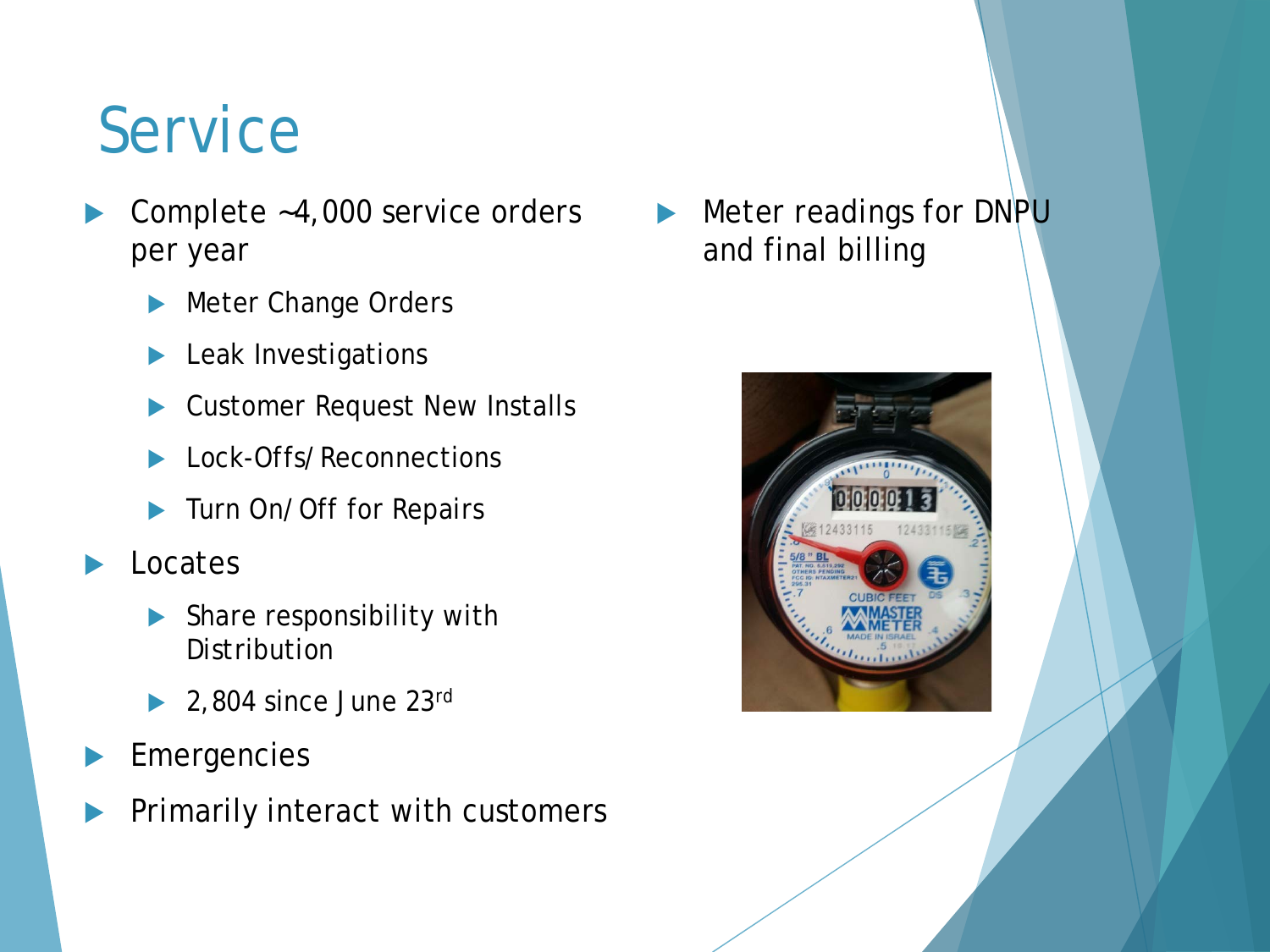# Production

- System maintenance
	- **Nells**
	- Boosters
	- Tanks
	- $\blacktriangleright$  PRV
- Backflow/cross-connection
- Water quality
	- Sampling at point of use
	- Customer inquiries
- $\blacktriangleright$  Maintain aquifer
	- Track ground water
- **Distribute water for fire** flow
- **Generator maintenance for** emergency preparedness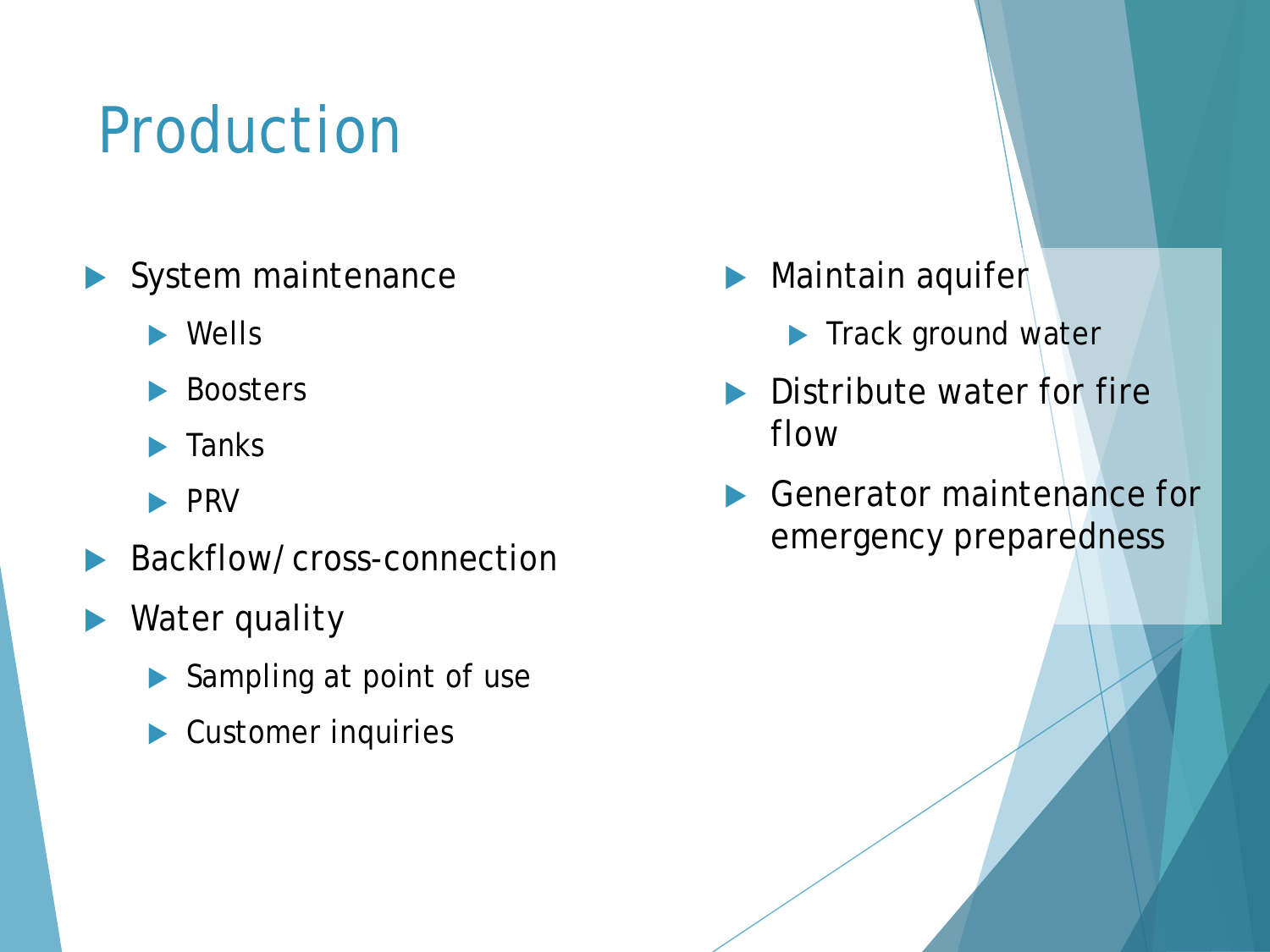# Distribution

- Fixes main leaks
- Maintain
	- $\blacktriangleright$  Fire hydrants
	- **Nalves**
- Help with tap projects
	- A new connection to a water main
	- Contractor prepares site, distribution performs connection
- Locates
	- ▶ Share responsibility with Service
	- $\blacktriangleright$  2,804 since June 23rd
- Primarily interact with contractors
	- ▶ Perform throttle downs
		- Generated by contractors when trying to replace curb box when too much water is flooding the worksite



South Ave

Blackthorn Drive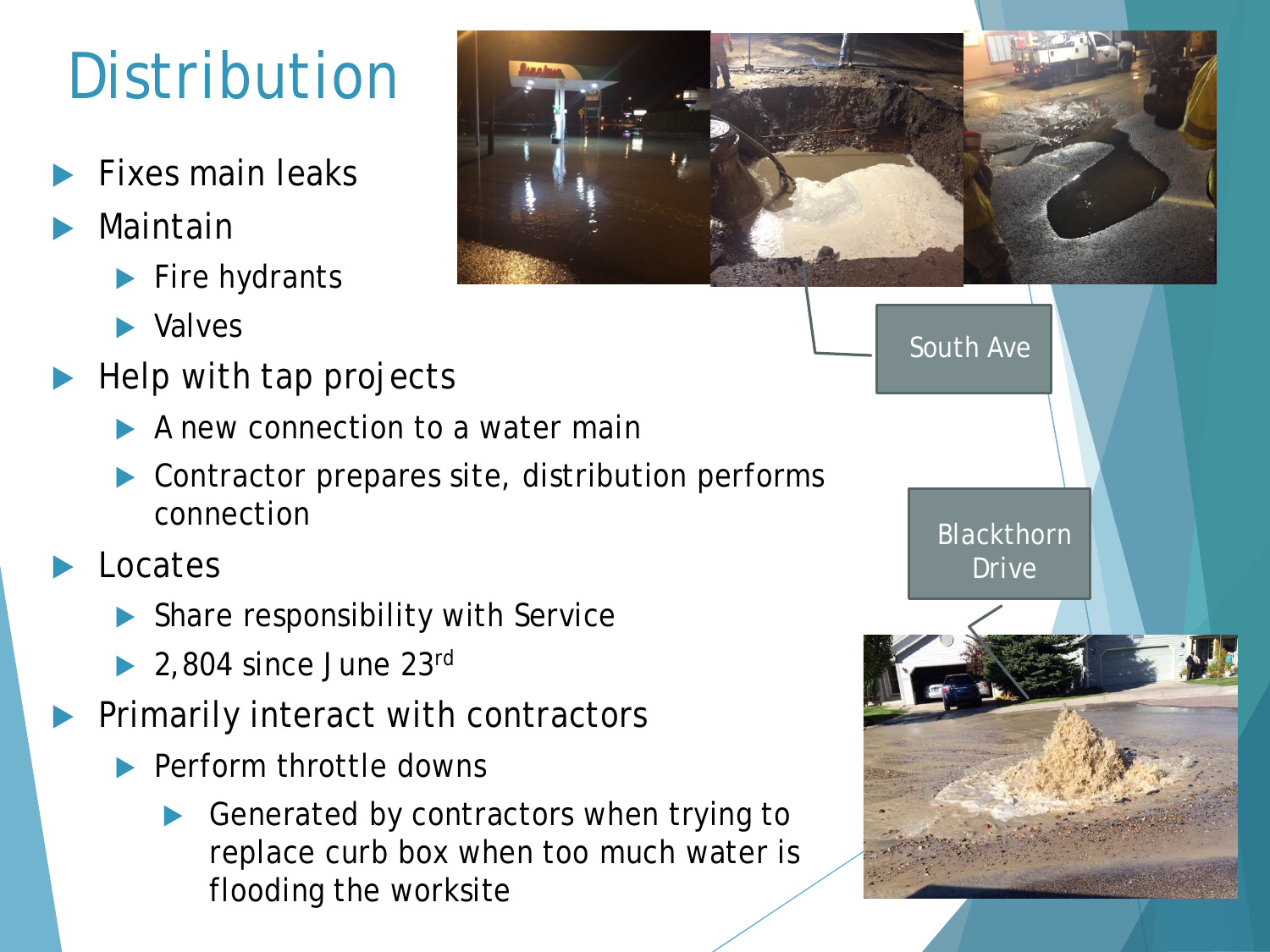# Customer Service

- First contact with customers
- **Establish and maintain positive** relationships with customers
- ▶ Generate billing
	- $\blacktriangleright$  ~26,000 bills per month
- Respond to customer inquiries
	- $\blacktriangleright$  Phone calls
	- **Letters**
	- **In-person** 
		- ▶ 700-850 customers come through lobby each month
	- Emails
- Process payments
	- $\triangleright$  ~\$1-2 million revenue per month
- Work hard to reinstate direct debit accounts
- Transfer calls to specific departments
- Track move-ins and moveouts at properties
- Collect write-offs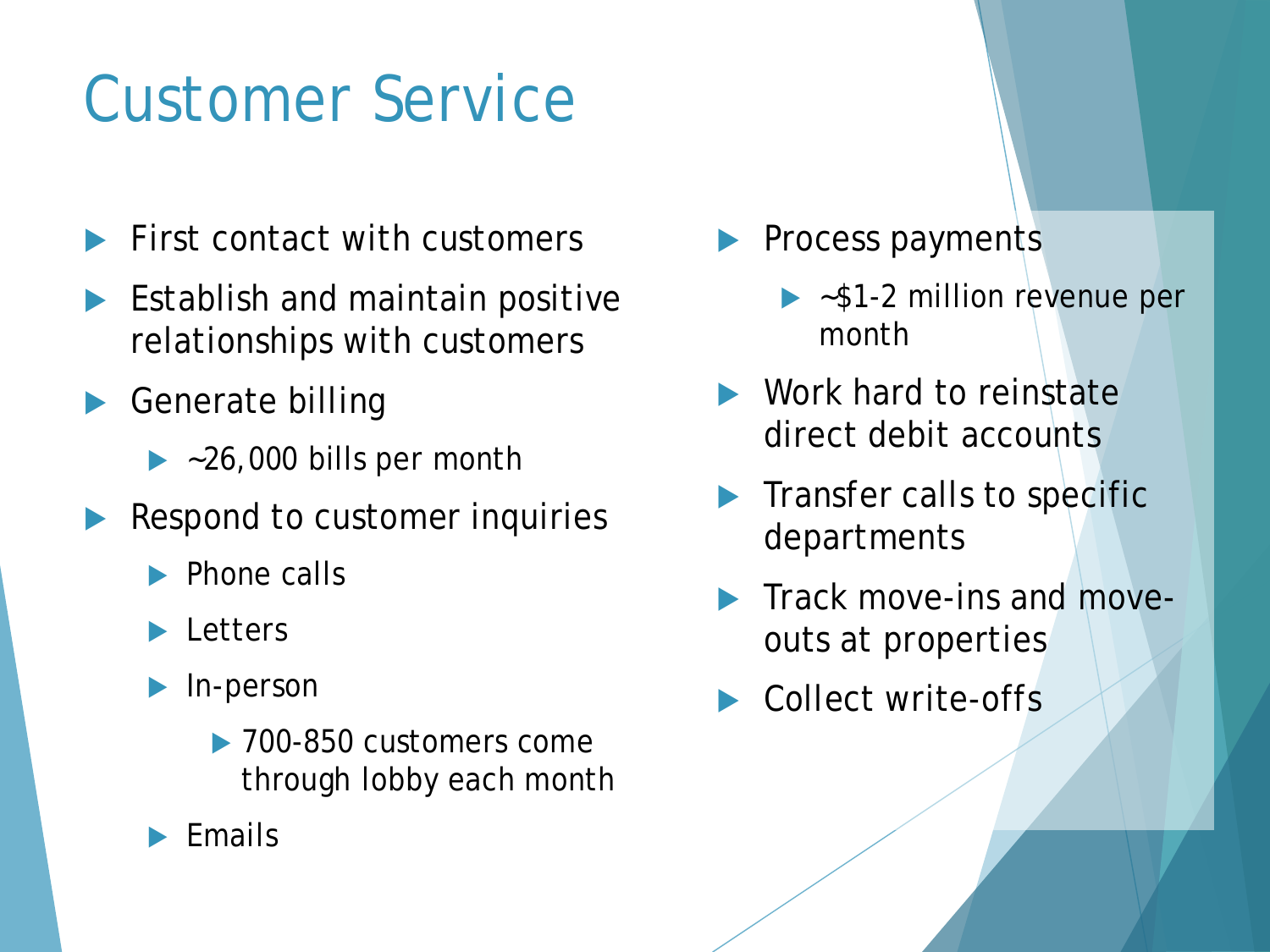# Engineering

- Interact with customers, contractors, engineering consultants, and regulators to answer questions, oversee capital projects, and ensure technical consistency and control
- Review plans and oversee construction of private water and sewer main improvements
- Assist with:
	- **In-house water, sewer, and storm** water improvement projects
	- Infrastructure plan review and coordination for private development projects

 Ensure compliance with environmental standards

City of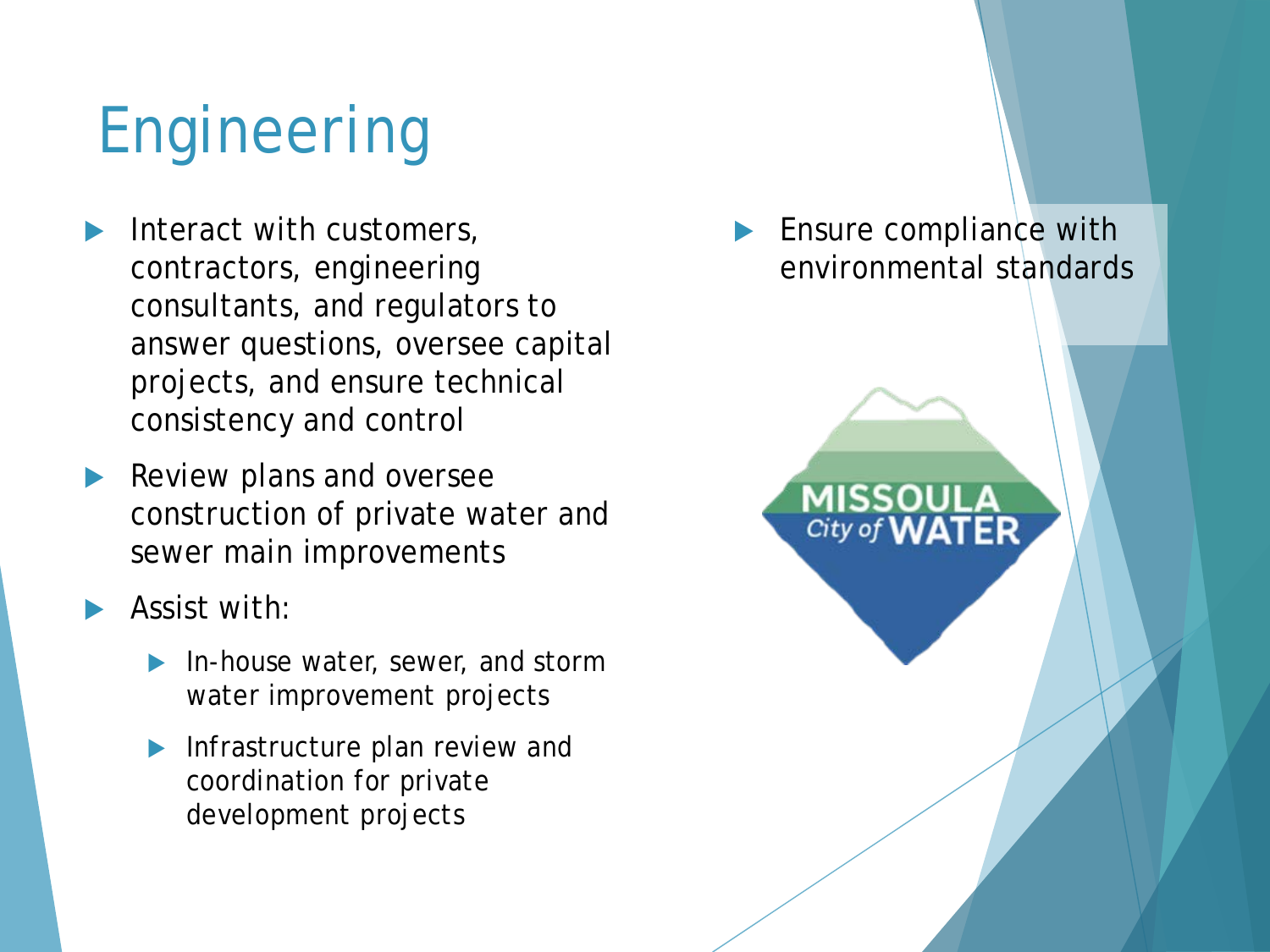# Capital Improvements FY 2018

- New hydrants
- Hydrant replacements
- North Russell main extension
- South 2nd main replacement
- West Kent main replacement
- Howell main replacement
- Grant and Harve main replacement
- Pump improvements
- Gerald Avenue water and sewer main replacement

\*Refer to website for system map of improvements\*

- SCADA improvements
- Meters
- Replacing: 4,350 feet of mains
- Adding: 4,000 feet of mains
- Engineering FY 2019 projects
- Total FY 2018 CIP: \$6,585,000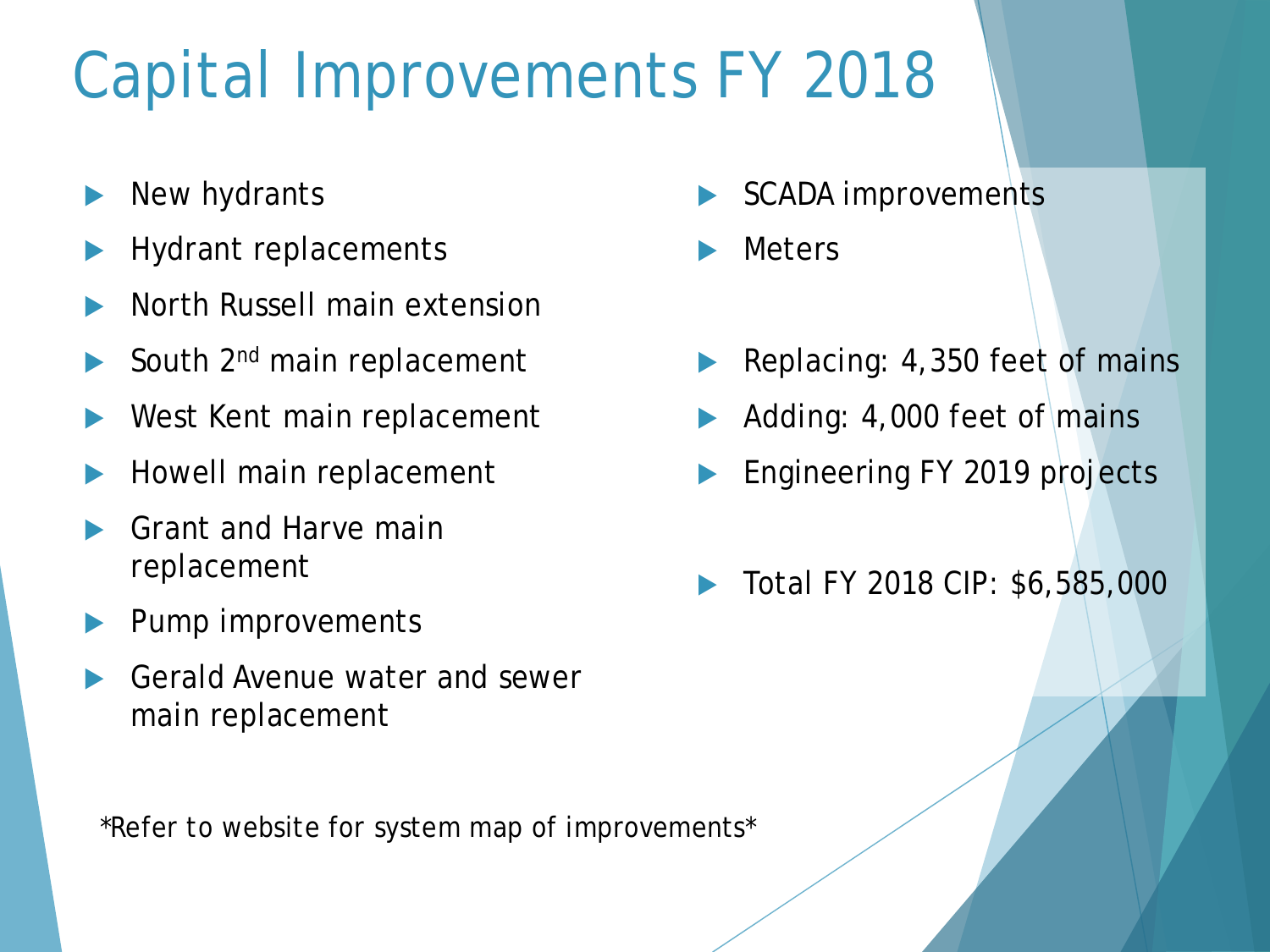# Form of Financing

- ▶ Bond Anticipation Notes
	- ▶ 2017 Series A Acquisition Note (sizing of \$112.9 million)
		- Three-year maturity, can repay at any time with no early termination fee after 18 months
		- ▶ Interest Rate 3.47% today (weekly variable rate)
		- Net revenues must be 130% times annual debt service
		- ▶ 90 Days Working Capital (initially funded by City Treasury inter-fund loan of \$3 million)
		- ▶ Capital Improvements Years 1-3 = \$3.8 million
		- ▶ Capital Expenditure Reserve = \$2.5 million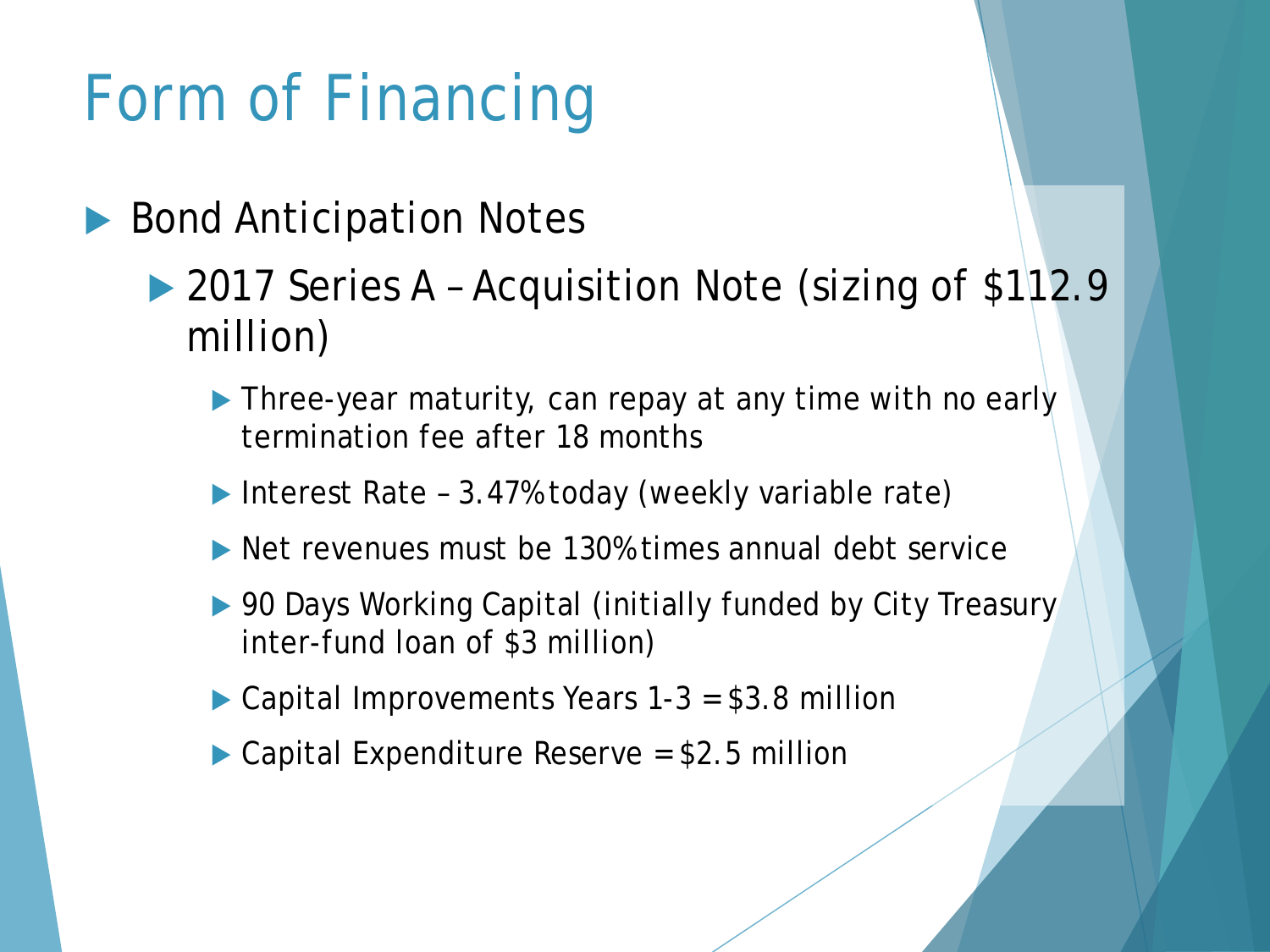# Form of Financing

- ▶ Bond Anticipation Notes
	- ▶ 2017 Series B: Reserve Note (estimated sizing of \$25.3 million)
		- **Placed in an interest earning escrow account and used** as contingency against outstanding, but unlikely, legal claims
		- ▶ 3-year maturity, callable any time
		- ▶ Interest Rate: 1.35% today (weekly variable rate)
			- Stepped rate for first 6 months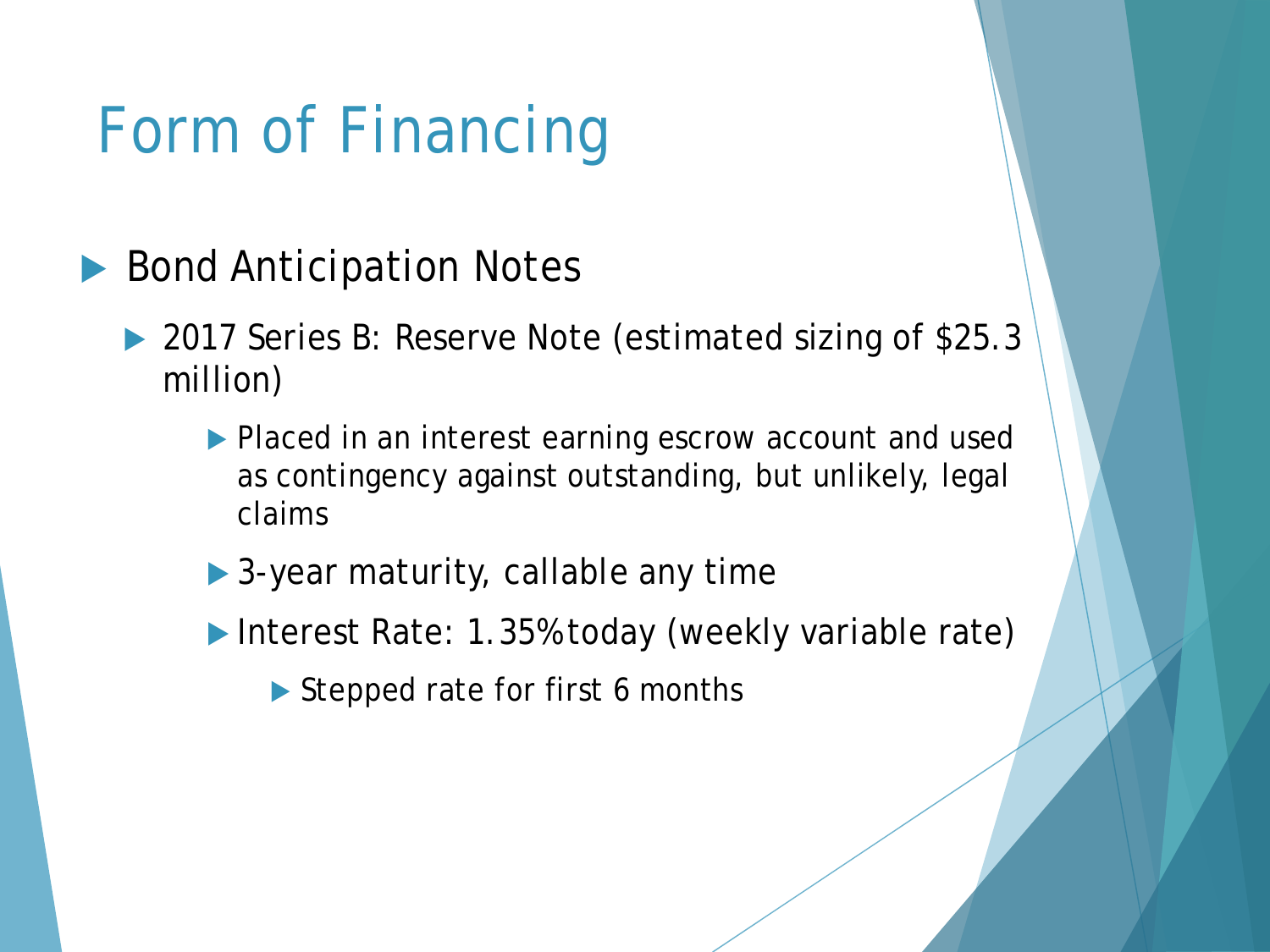# Form of Financing

- Revenue Bond Anticipation Notes Water System acquisition and future infrastructure improvements:
	- ▶ Secured solely by Water System revenues
	- No effect on property taxes
	- No pledge of the general credit of the City
	- Same financing approach as the City's Wastewater **Utility**
	- No impact on City's general obligation credit rating
- Water system revenues are used only for expenses associated with the water utility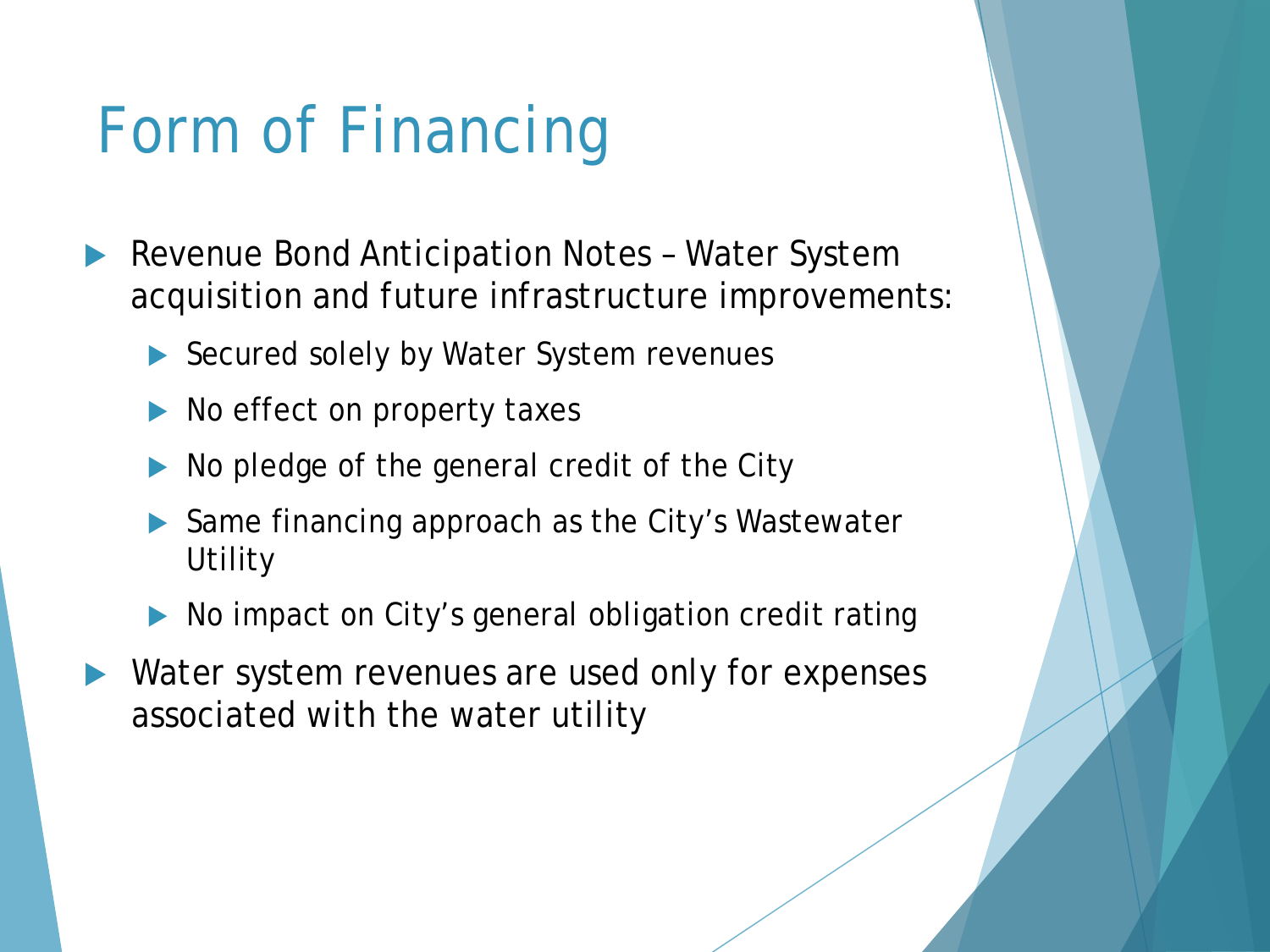#### Water System Revenue Bonds

| 2017 Series A Note             |               |             |
|--------------------------------|---------------|-------------|
| <b>Purchase Price</b>          | $\mathcal{C}$ | 87,887,919  |
| Defendant Legal                |               | 3,912,406   |
| Post Valuation Improvements    |               | 3,200,000   |
| City Legal                     |               | 9,220,000   |
| <b>Total Acquisition Cost</b>  |               | 104,220,325 |
|                                |               |             |
| Capital Expenditure Reserve    |               | 2,500,000   |
| Cost of Issuance               |               | 2,404,675   |
| Capital Improvements Years 1-3 |               | 3,800,000   |
| Expected 2017 Series A Note    |               | 112,925,000 |
|                                |               |             |
| 2017 Series B Reserve Note     |               | 25,300,000  |
|                                |               |             |
| <b>Total Note Request</b>      | \$            | 138,225,000 |
|                                |               |             |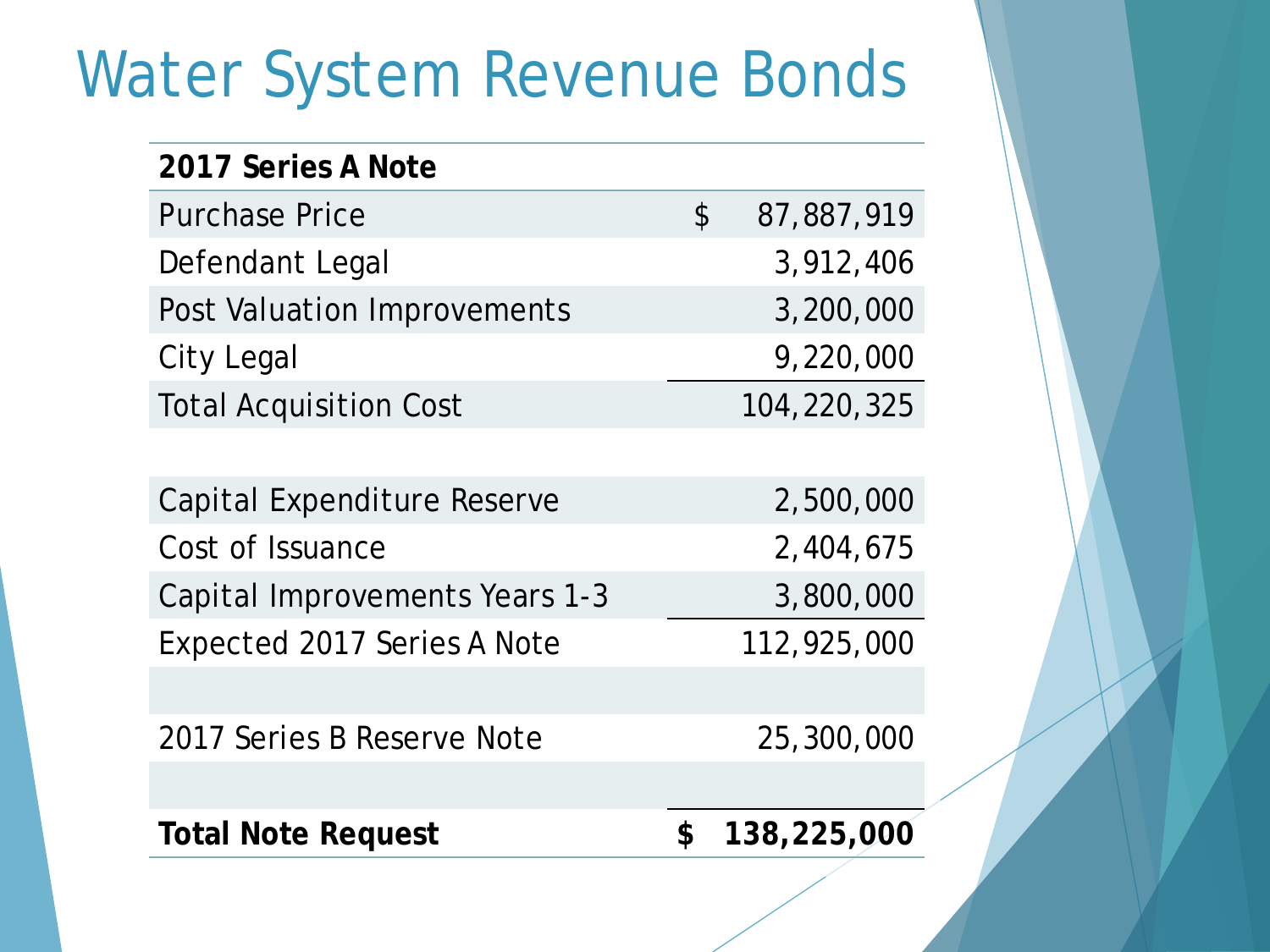# Credit Rating

- ▶ S&P "A" rating, stable outlook, FMA Good
	- A" rating: very good rating
		- ▶ Investment grade tiers (AAA-BBB)
	- ▶ Stable outlook: things remain generally constant -- no rating changes expected over next two years
		- ▶ Credit rating may improve with fewer unknowns
	- **Financial Management Assessment (FMA) Good** 
		- Solid governance & management practices at the City
- Factors
	- Missoula's Economy and Demographics
	- 'Unknowns' as City does not yet own system at time of rating
	- FMA: Good, City is well positioned to deal with unknowns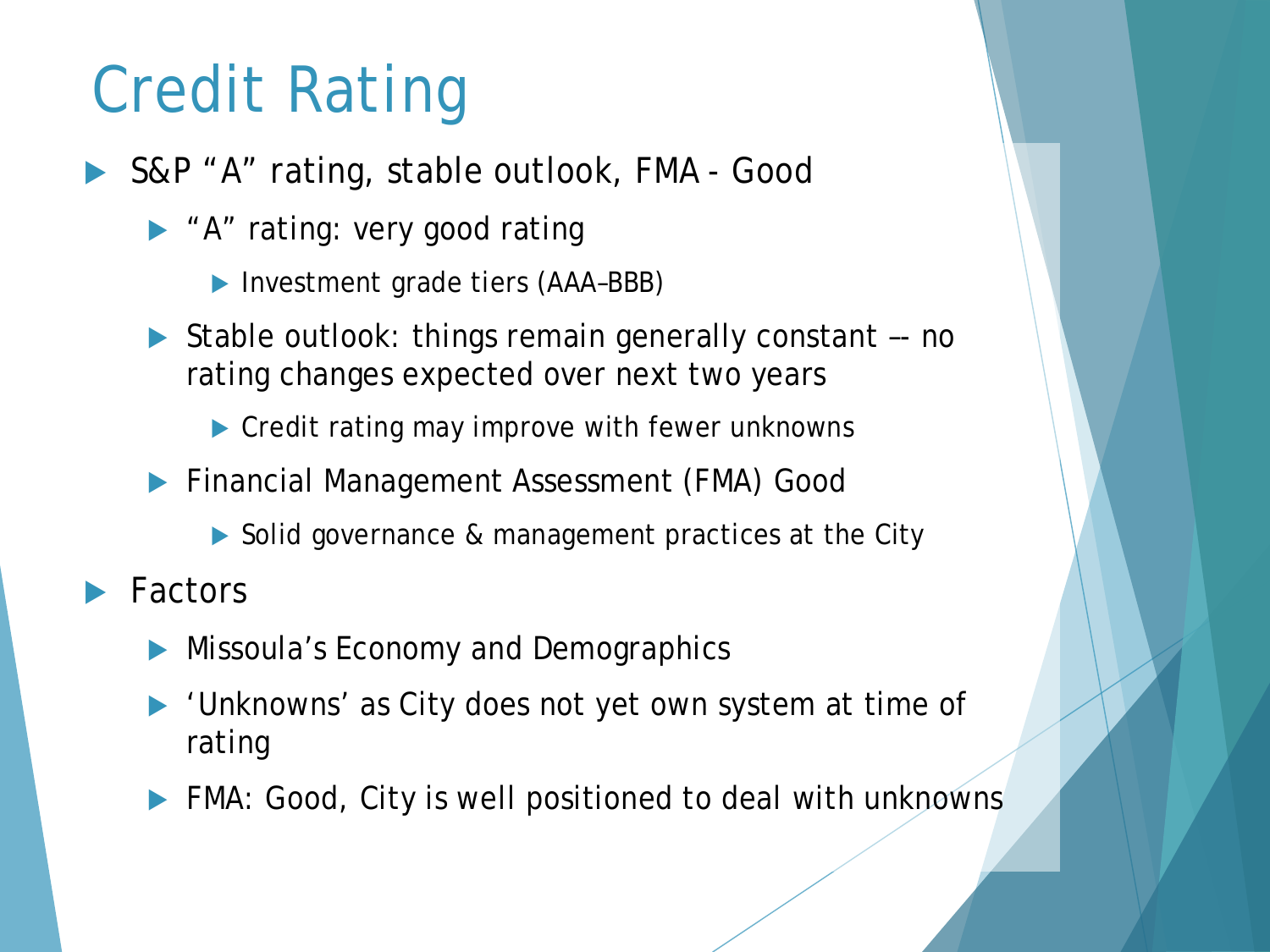### Basis for Short-term Bonds

- Objectives & Advantages of the short-term bond anticipation notes
	- ▶ Define certainty on all acquisition costs before a 30-year fixed rate decision
	- ▶ Currently low short-term interest rates
	- Anticipated lower debt payments in initial years to fund improvements and build cash reserves
	- **Fewer unknowns after 18-36 months** 
		- **Establish operating history for long-term funding**
		- Additional investigation of system condition and capital needs
		- ▶ Investigate other financing options: low-interest State Revolving Loan and participation by local investors and banks
		- ▶ Better position to improve credit rating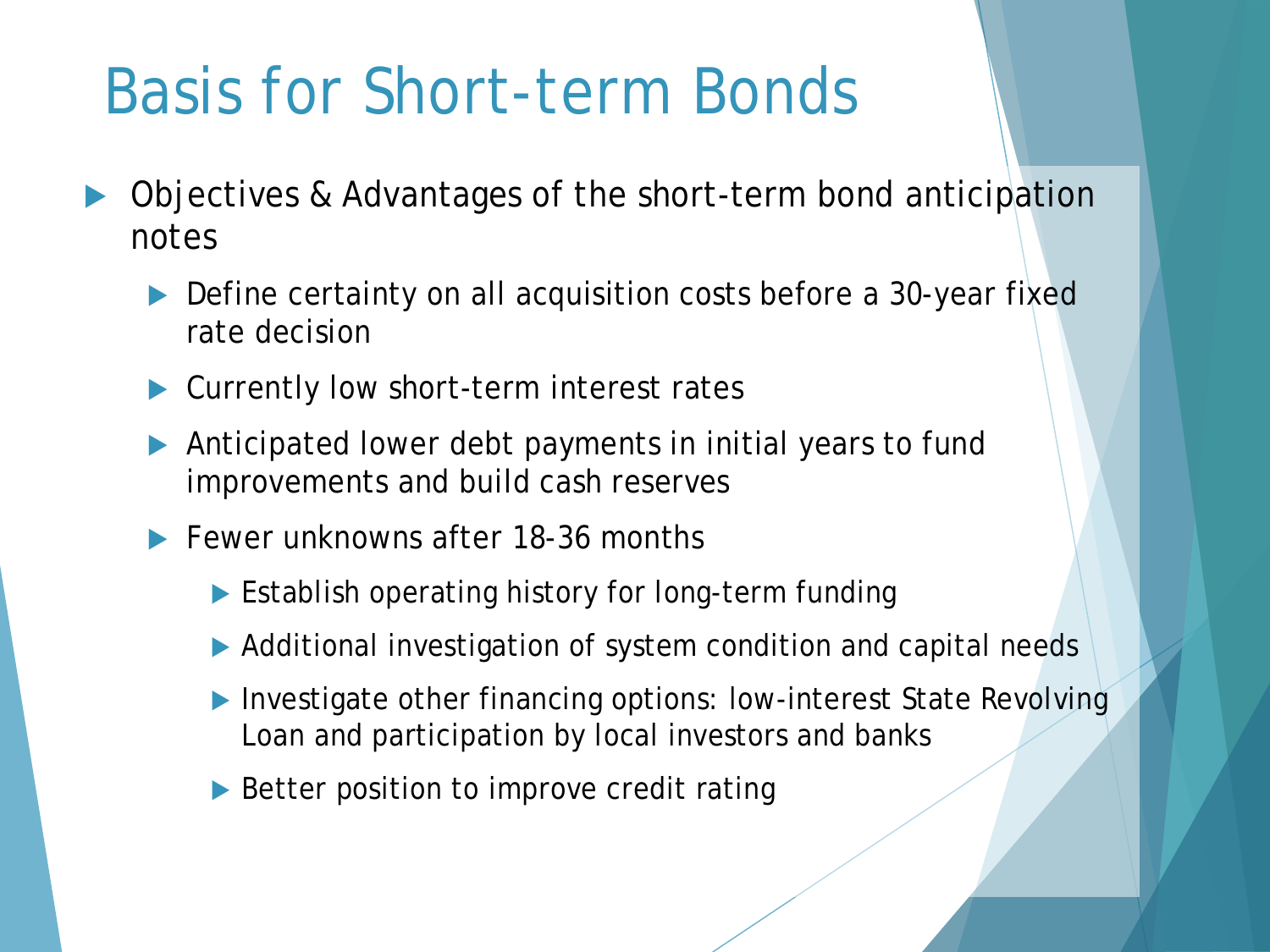#### Water Rates

**Maintain rates at current levels** 

- ▶ City Council adopted the 2014 Mountain Water rates in April 2016
- ▶ Subsequent to that date, MT PSC imposed a punitive rate reduction on Liberty
- ▶ City used this rate during transition period while using Liberty billing system
- ▶ Final 2017 budget and updated model indicates that this current rate can fund operations, capital improvements, and maintain debt service covenants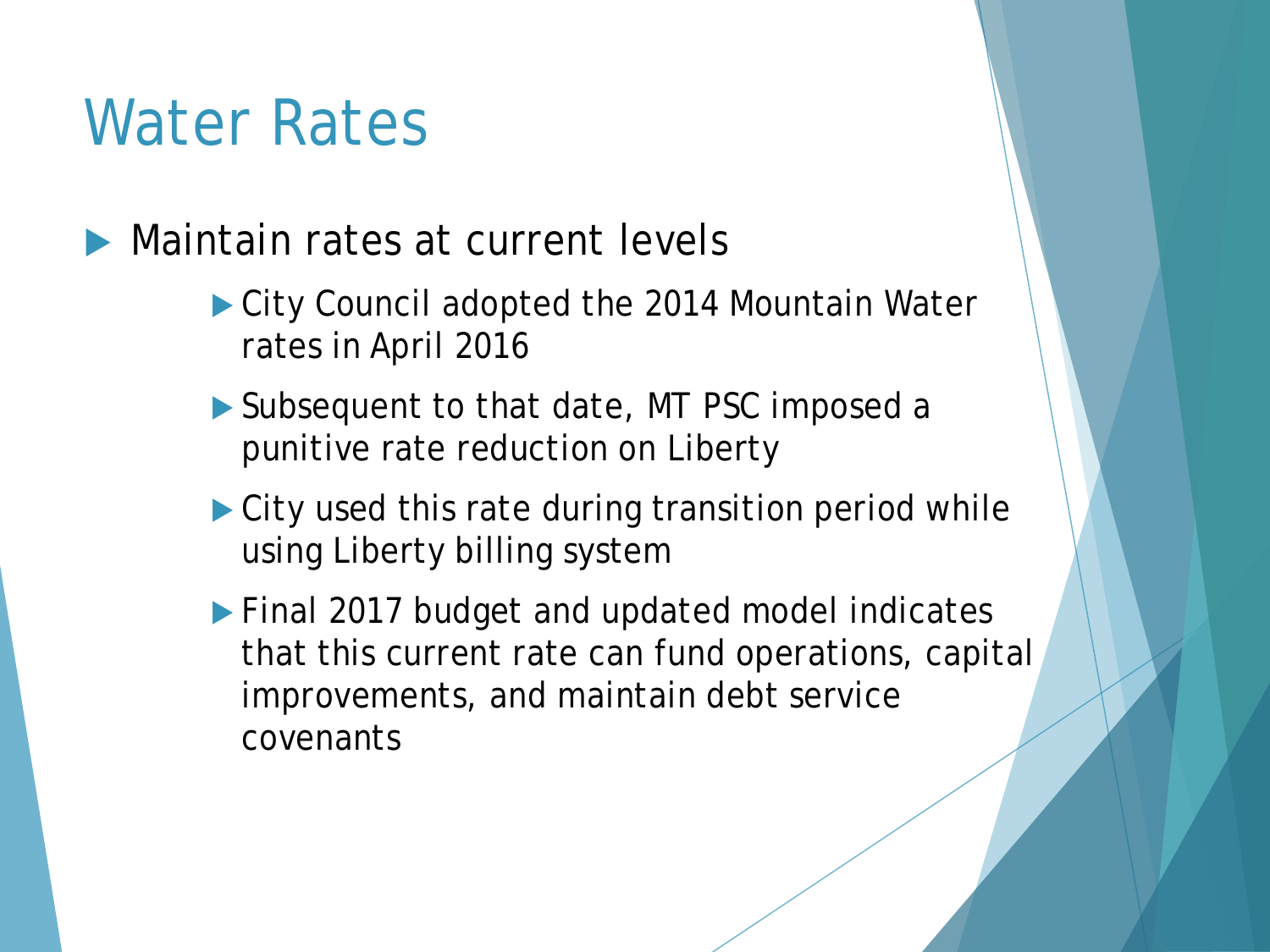# Operating Model

▶ Adjusted for municipal environment

- ▶ No administrative fee to parent corporation
- Exempt from income and property taxes
- No profit sent to parent corporation
- **Provides for all current water system employees at current** salaries and benefits
- Provides for preliminary 5-year capital plan of \$29.5 million
- ▶ Payment in Lieu of Property Taxes phase out
	- ▶ City will compensate other local jurisdictions for loss of property tax revenue
	- **Program will phase out over five years**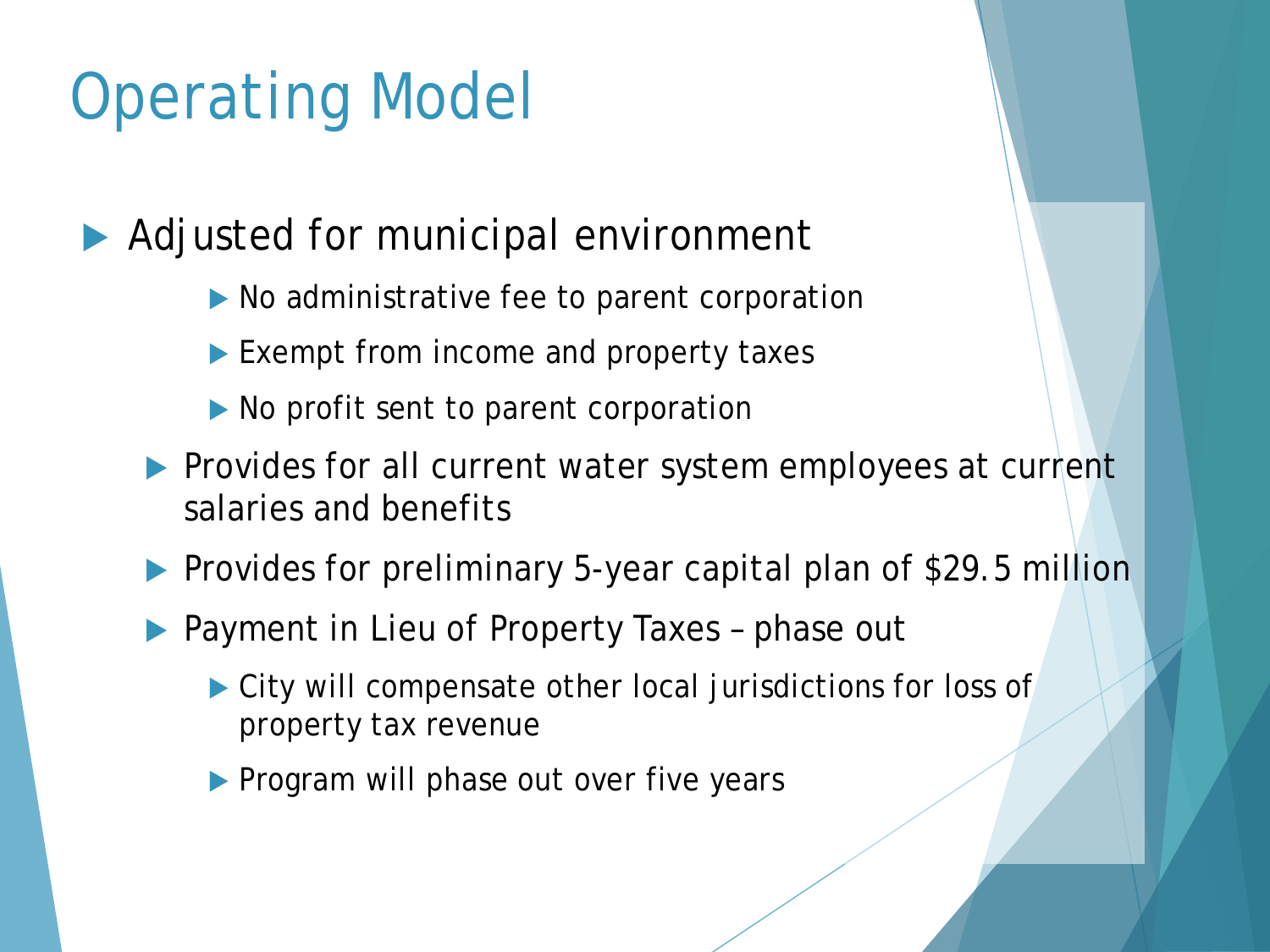### Q & A Session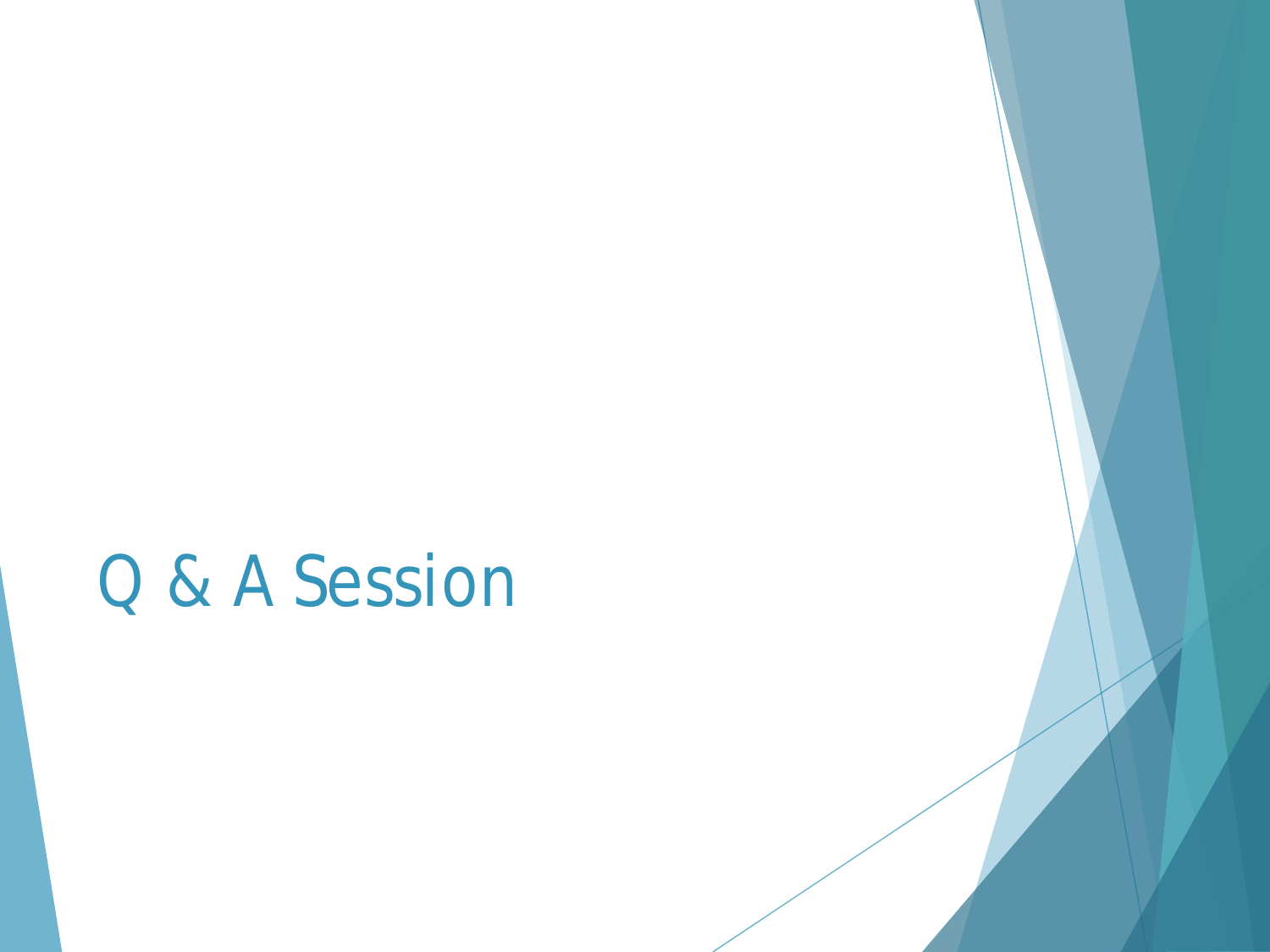#### Purchase Questions

- How is the purchase of Missoula Water being financed?
- How much did the purchase of the water company finally end up costing Missoula?
- $\blacktriangleright$  How much did this differ from what was originally estimated?
- Are tax dollars being used to purchase the water utility?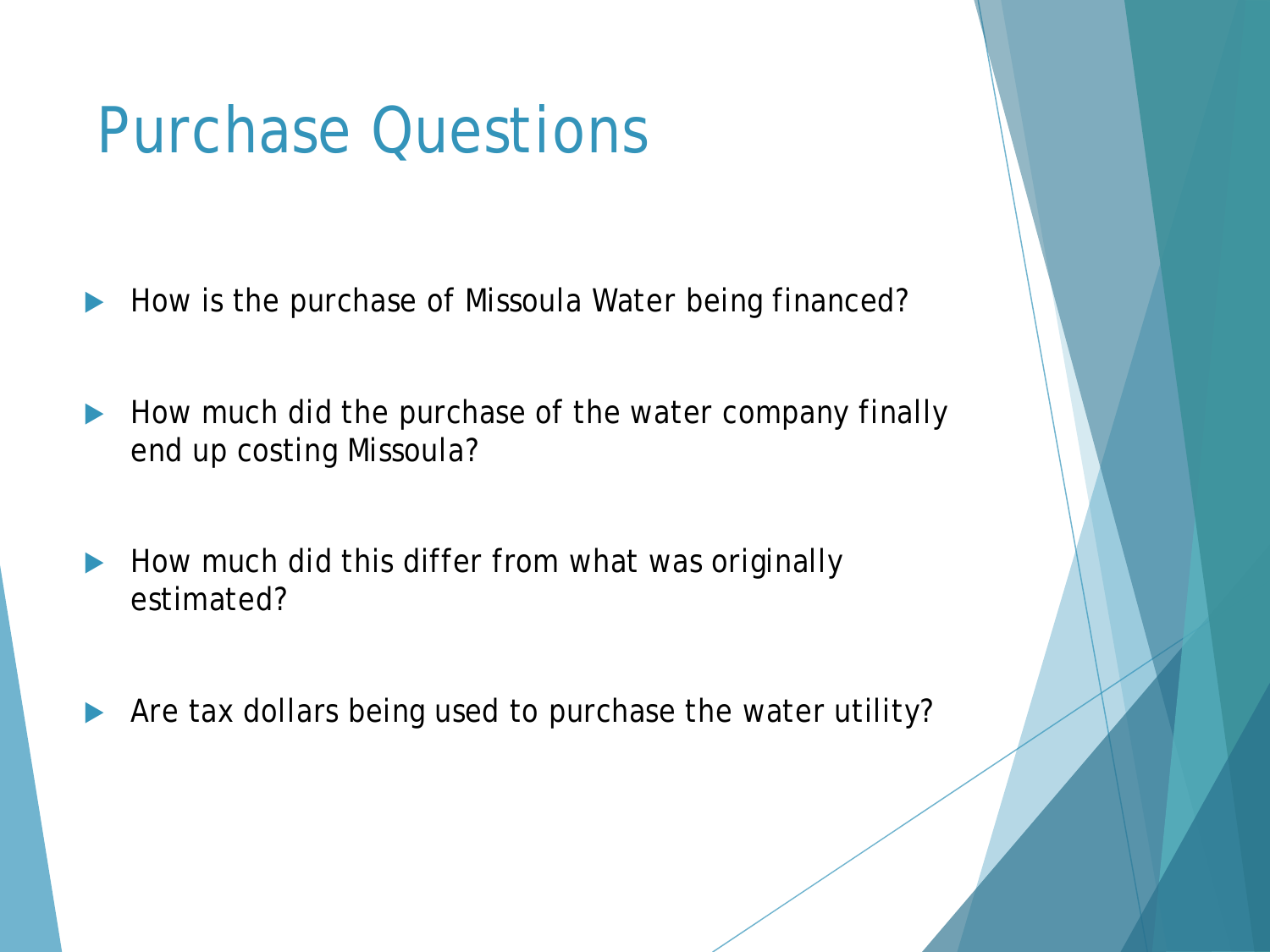### Employee Questions

- What has happened to the former employees of the Mountain Water Company?
- How many of them are now employed by the City?
- Have their wages changed as a result of becoming City employees?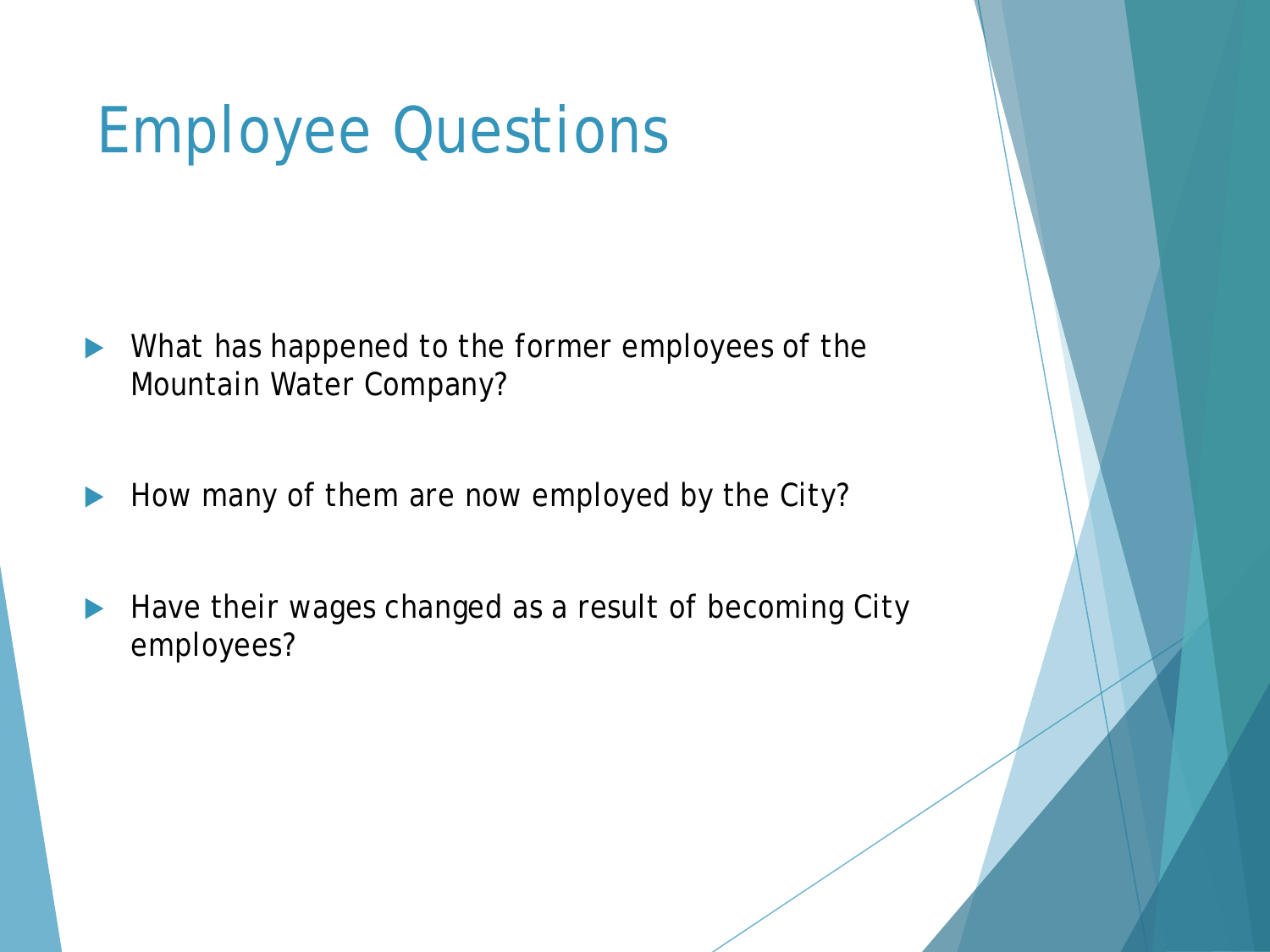Why did my water bill go up in August?

What rates are the city using for billing customers?

- How are leaks detected?
- If Is the water company doing a thorough assessment of the system's current condition?
- Is it better or worse than was anticipated?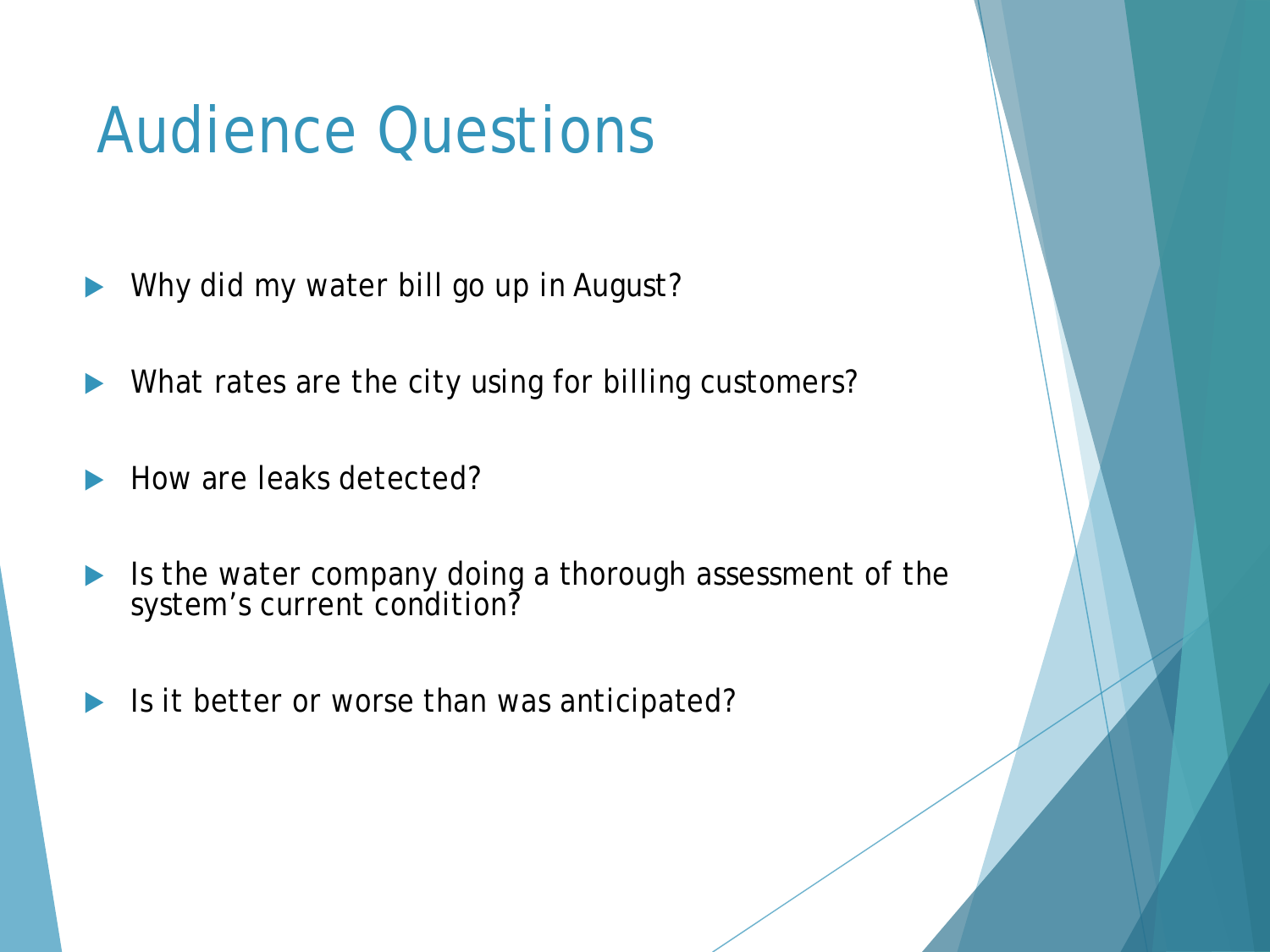- At what point is it cost-effective to fix leaks?
- Will we likely see significant repairs of leaks in the future?
- How will the repairs be paid for?
- Security of our water due to terrorism is becoming an issue. What is the water utility doing to assess and protect our system from terrorism?
- The Montana Climate Assessment just came out in September, indicating that Montana's climate will likely change more than global averages. How will Missoula Water plan for and address effects of climate change on our water supply?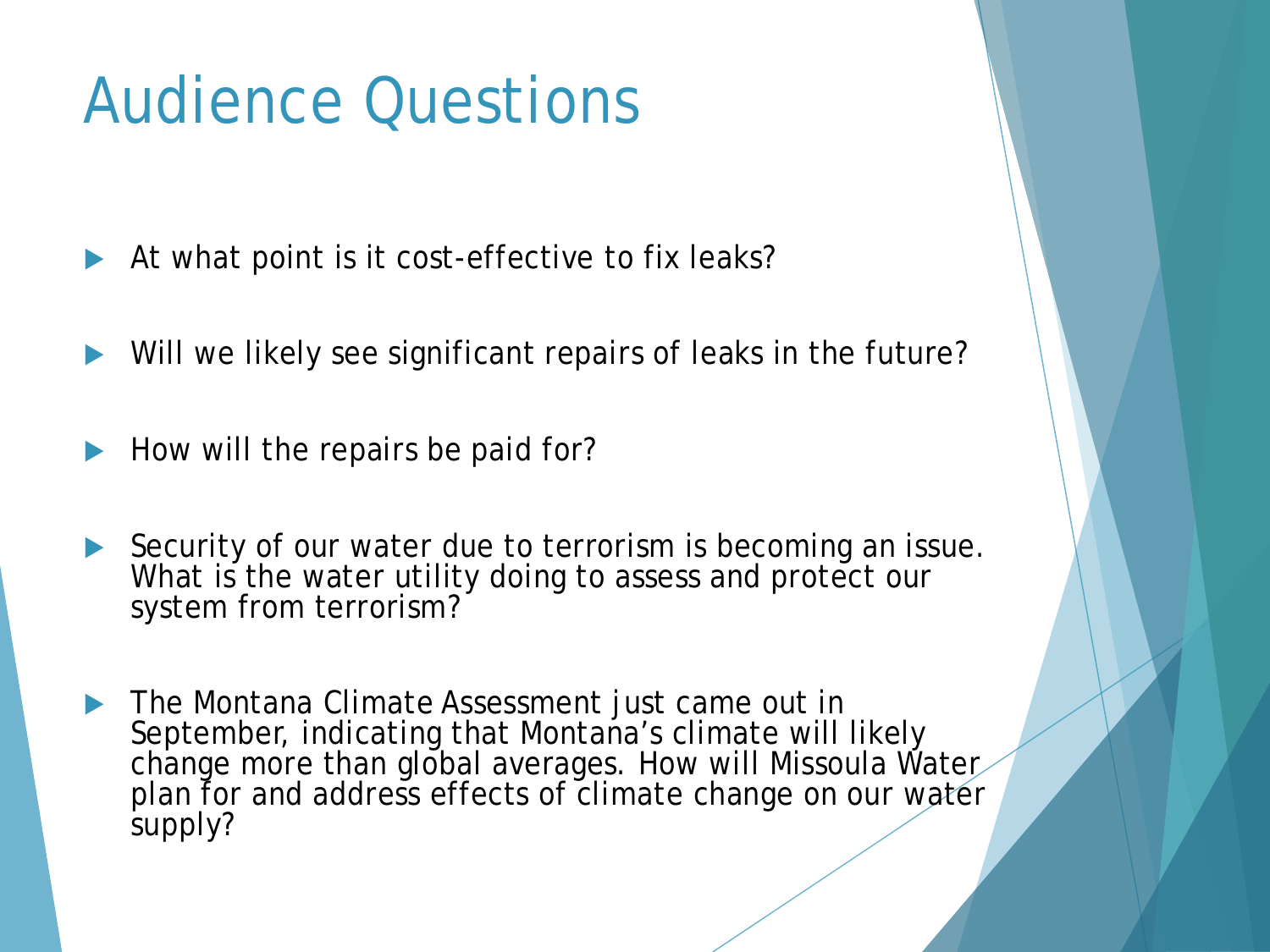- What were the advantages to the citizens of Missoula in owning the water utility that were anticipated before the purchase and realized now that we own the company? Why or why not?
- Are there other advantages that have become apparent that were not anticipated?
- What were the disadvantages to the people of Missoula in owning our own water utility? How are these being addressed now that we own it?
- Former Mayor John Toole believed that Missoula's growth was adversely affected by having a private water utility and a public sewer utility. How do you anticipate owning the water company will affect the quality and pattern of growth as Missoula moves into the future?